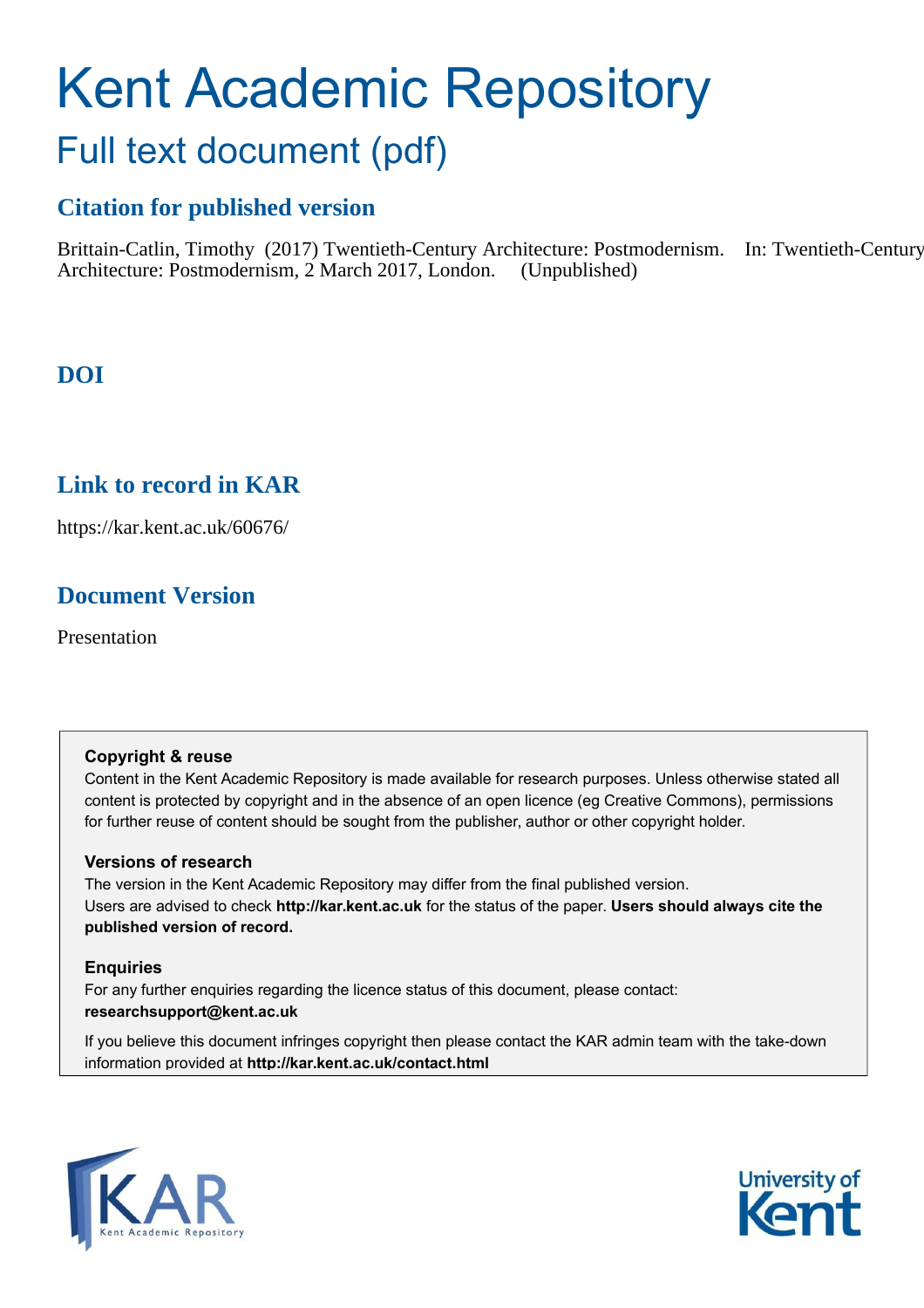### **Postmodernism**

*C20 Society, The Gallery, Cowcross Street, 2 March 2017*

Timothy Brittain-Catlin

Well, now, this lecture about postmodernism is going to be the joker in the pack of the series. That's because to some extent whether or not something is postmodern is sometimes a matter of your opinion, and also because there is a view that all buildings are postmodern nowadays anyway. There's only going to be a single architect here who explicitly describes himself as a' postmodernist'. But what we are going to do here is to look at a series of buildings, mostly from the 1980s and 90s, which are usually described as being postmodern and see what they have in common. And what I've discovered in doing the research for this talk and in talking to several of the architects concerned is that even 1980s postmodernism is not really what we often thought it was.

The building you can see here - **Clifton Nurseries** in the Covent Garden Piazza, designed towards the end of 1980 by Terry Farrell, was probably the most significant single piece of postmodern architecture in Britain. It was built for Lord Rothschild, whom Farrell had met through Charles and Maggie Jencks. The critic Martin Pawley described it when it was built as the 'Barcelona Pavilion' of postmodernism, and ten years later he reasserted that opinion and added that like the famous Mies building, it would probably eventually be rebuilt. It certainly made a tremendous stir, because it didn't seem to play by the rules of the architecture that we were being taught at the time. It was brightly coloured and covered in detailing that seemed to be playing around with the bits of classical architecture that people enjoy most. When Farrell wrote to Lord Rothschild with his idea, he told his client that 'a classical revivalism called 'Post-Modernism' is all the rage with students now', and to prove that he sent him a copy of this - the now legendary Post-Modern Classicism edition of the British magazine *Architectural Design*.

What you can see from the building on the front, and the names on the back, is that this postmodern classicism was predominantly an American idea. The only British architects here are Jeremy Dixon, who had built some red-brick houses with gables and bay windows in west London, and James Stirling, who at this point was designing large, idiosyncratic, unclassifiable institutional buildings in Germany. The striking image on the cover was that of Michael Graves' Portland Building, something that I as a second-year student was shown I would say pretty much every second week at least by my tutor, who had worked on Graves' Claghorn house extension in Princeton of 1973-74, the one painted different colours to represent the elements and the history of the old house. And it was the precisely the same themes that *Architectural Design* turned to time and time again as you can see from this selection of covers from the magazine between 1980 and 1987.

*Architectural Design* had been around since 1930, but it had been bought in 1975 by the Kensington-based published Andreas Papadakis and he spearheaded the classical revival together with the critic Charles Jencks. The technical editor at the time was Ian Latham, now the publishing editor of *Architecture Today*. In time Papadakis, who was described by at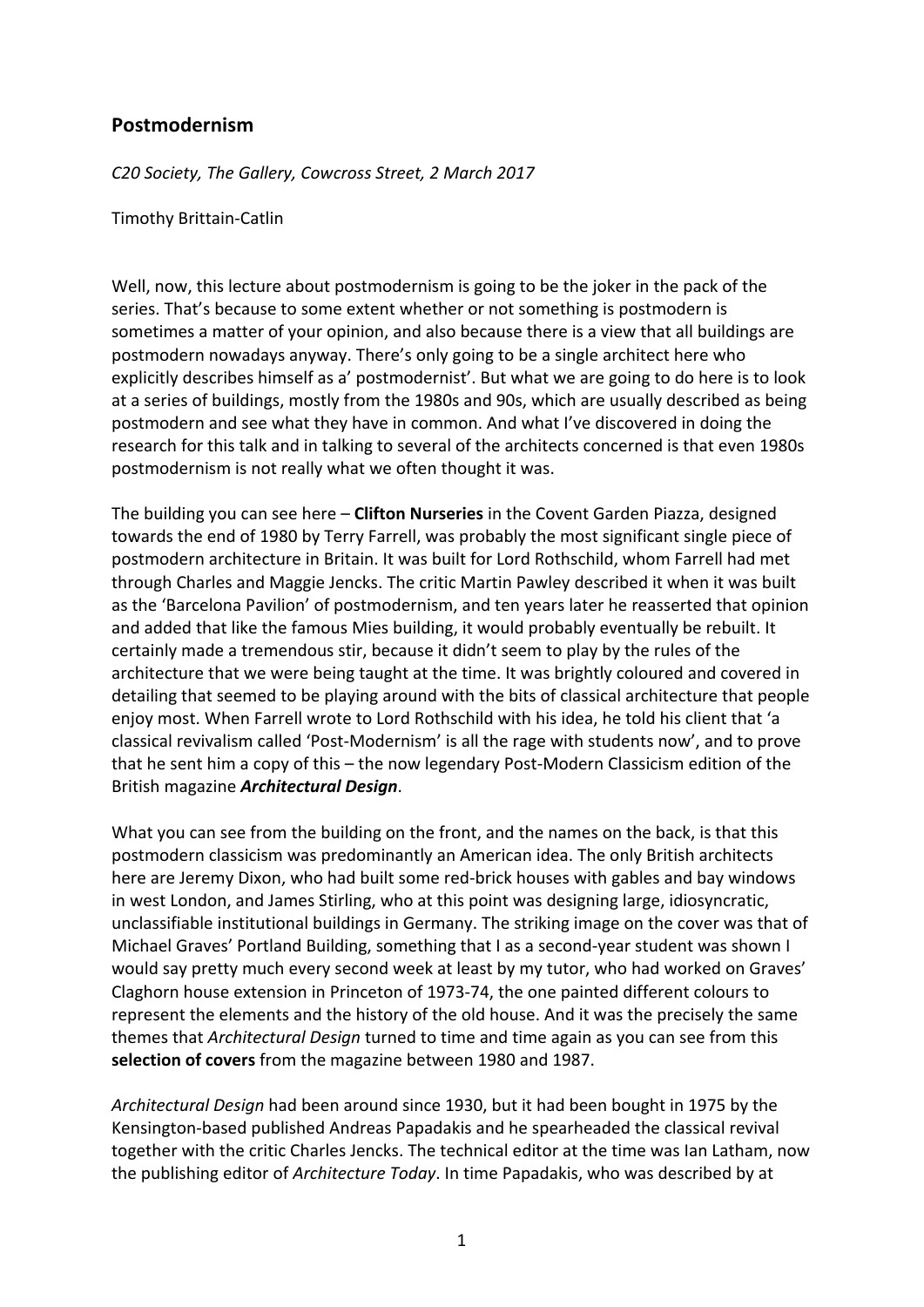least two of the postmodern architects I spoke to as 'subversive', in a positive sense, published special editions on the work of John Soane and Edwin Lutyens. But 1975 is a significant year for another reason in the history of postmodernism. In October that the Museum of Modern Art in New York opened an exhibition of drawings and models from the Parisian École des Beaux-Arts, something of a landmark as it reminded architects and designers of the attraction and also the value of high-quality architectural drawing.

Now what followed was an episode which was crucial to the development of postmodernism, but it was also extremely American and I think in the long term misleading as far as our own buildings are concerned. We are far enough away from this now to be able to look at it more objectively, and I'm indebted to the young scholar Martin Hartung, who is researching it, for taking me through the principal aspects of it. Essentially what happened between 1975 and 1979 was that high-art American architects, in a period when not much building was going on, looked for opportunities to raise the prestige of their work, even if it wasn't being built. That meant for example exhibiting their drawings – and even their sketches – as if they were what Jonathan Meades might call *art objects*, framed, priced and curated, and to inaugurate a discussion about the importance and the prestige of these drawings to the meaning and practice of architecture; and also to inaugurate a cult around Robert Venturi's book *Complexity and Contradiction*. You can see from the title of the AD called 'The Post-Modern Object' that there is an attempt, rather like that of some early gothic revivalists, to extend architectural ownership  $-$  branding  $-$  into high prestige designed artefacts. In May 1979, the month in which Mrs Thatcher was elected over here, the Max Protetch Gallery in New York held its first solo exhibition of architects' drawings with a display by Michael Graves, followed by Richard Meier and Aldo Rossi, and in 1982 Venturi and Scott Brown held an exhibition there that was evidently meticulously planned, not only in terms of content and text but also for its invited guests.

The relevance of this to the British scene was further exaggerated when Venturi Scott Brown went to work on the National Gallery in Trafalgar Square in 1985 and received a lot of attention for it. There had been, as you won't need reminding, a failed competition in 1982 with a rancid aftermath; the Sainsbury brothers  $-$  so memorably described by Alan Powers recently as the Three Grocers of the Apocalypse - then supported a redesign and the appointment of an American firm. The rather crude and chunky-looking building - seen here in a photograph taken for me by Patrick O'Keeffe – was not received particularly favourably by most critics, the circumstances of the appointment were endlessly rehashed, the winding up of their opponents by the interested parties was further aggravated, the whole debate became polarised and it became easy to caricature postmodernism everywhere as a trashy, over-clever, foreign invasion by a series of preachy, annoying people.

That's the end of the history lesson. But it is very clear that the ideas of the early editions of *Architectural Design* are mostly nowhere to be seen in British post-modernism. The closest to it is possibly the large-scale work that Sir Jeremy Dixon and Ed Jones did in the 1980s and 1990s. This is obviously true in the case of their massive Mississauga city hall in Ontario of 1982-1987, which is the most American looking of all British-designed postmodernist buildings. On the site of Clifton Nurseries, Dixon Jones repaired the piazza and designed a block which contains a new entry to the Royal Opera House. For many, these **fine paintings**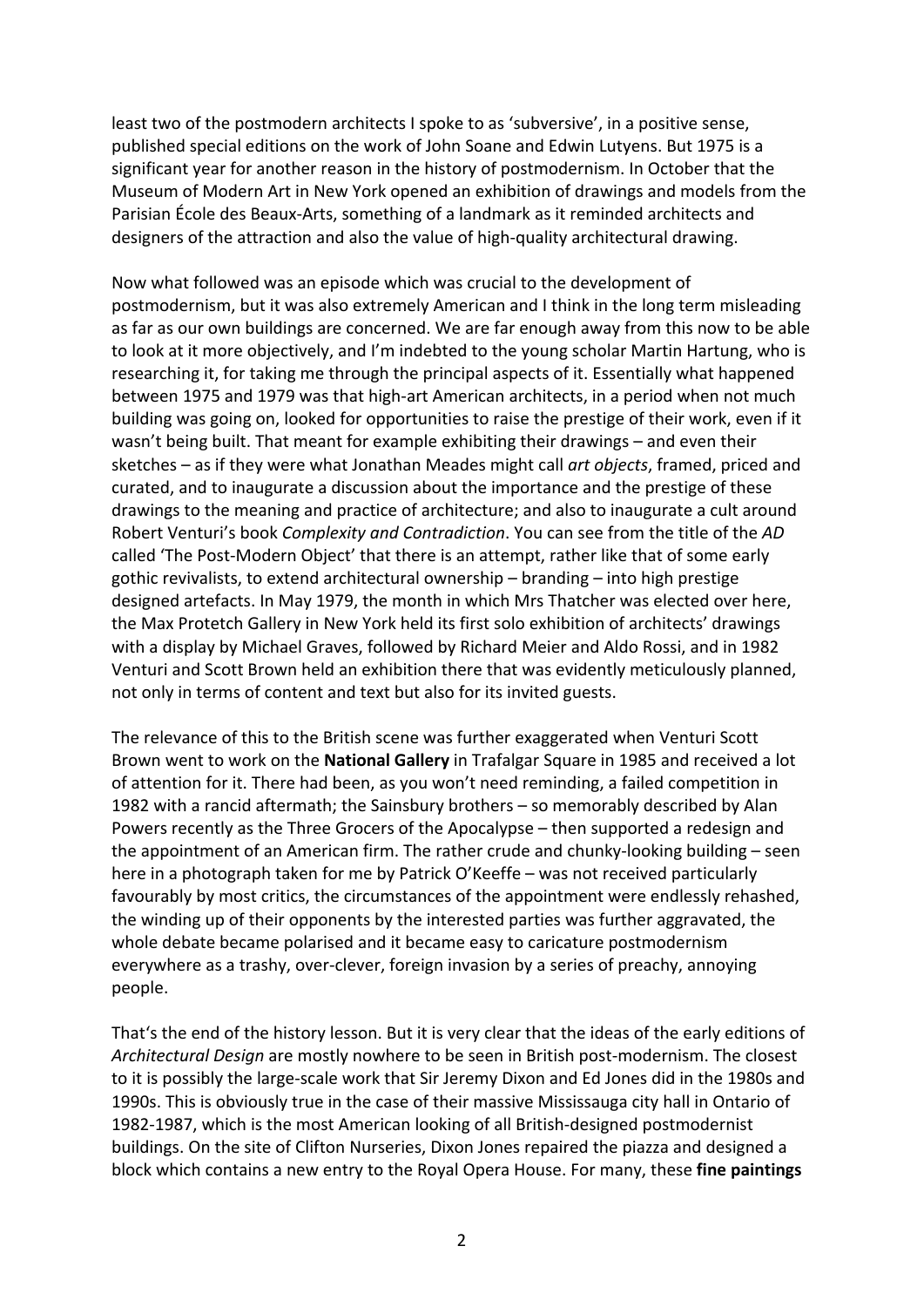by Carl Laubin, one of which appeared on the cover of *AD* and which the artist has kindly let me show you, are as much part of the Dixon Jones scheme as the eventual version that was built. The Laubin paintings elevate the architectural design into a prestigious art-based experience, and they are not easily forgotten. Laubin also produced fabulous paintings with lovely wet pavements for Dixon Jones' Compass Point scheme on the Isle of Dogs, of 1985-1988, which when I was a part II student I thought was terrific, but I'm showing you this photograph by French + Tye, from the Modern House website, for a particular reason, and not only that the Modern House photos are likely to become a canonical source of illustrations in the future. The reason is that this stepped, 'Dutch' elevation reminded me strongly of the **terrace I grew up in on Brook Green in Hammersmith**, about which more in a moment. It seemed to me to be astonishing and wonderful, that this type of late Victorian artistic architecture – and I still haven't discovered who the architect was – could reappear like this. And I don't think it is just me who sees reminiscences of old buildings in some postmodern architecture. Here on the left are the houses in St Mark's Road in W10 which first drew attention to Dixon Jones, and on the right you can see a terrace of Edwardian houses behind them: gables, pitched porches, half timbering, arched windows.

A final point about Dixon Jones is that I note that their staff pose on the practice website with fine white cardboard models, an echo of the American art-object thing I mentioned earlier. But this type of collaboration with an artist is very unusual in British postmodernism. One of the things that makes the Dixon Jones Covent Garden scheme British rather than American is that it is a remodelling and extension of an old building  $-$  and this turns out to be a recurring feature. Terry Farrell told me that he increasingly saw architecture as a means to rebuilding towns and cities, and for that reason he sees styles as being transitional - as they were for Asplund, and as they were for the late Charles Moore, the one American postmodernist who is nowadays consistently underrated, maybe because he's not around to go on branding and pushing himself. Terry went through a Scandinavian phase, and a Craig Elwood phase, and if he won't mind me saying it, a kind of David Hockney phase with the Water Treatment Works at Reading. When he was a student he drew detailed measured drawings of eighteenth-century furniture, and in his autobiography of the years up to 1991 he draws attention to three buildings that he saw and that influenced him at the time  $-$ Norman Shaw's Cragside, Vanburgh's Seaton Delaval, and the astonishing neo-Greek Doric Belsay Hall, designed by its owner Sir Charles Monck at the beginning of the nineteenthcentury. Farrell's office published these drawings of new Georgian looking buildings **between Newgate Street and Paternoster Square** as part of the 1989-1992 masterplan initiated by John Simpson.

In the case of Clifton Nurseries, Terry says that he was thinking about the other classical porticos and pediments in the area: the Royal Opera House itself, the Taboo-era Theatre Royal Drury Lane, maybe also, although he didn't mention it, the curiously severe and slightly surreal portico of the Church of Scotland affixed to the smooth front of the Fortune Theatre nearby in Russell Street. And certainly by and large Terry's larger schemes often took elements he liked, not necessarily from the immediate area, and mixed them together to create a mini city, both inside and out. **TV-AM**, which he designed as Clifton Nurseries was going up, created a sensation when it was unveiled in 1982, not only because of the decorative detailing but also because the front was completely different from the back, which would be normal in any city block. Some of the larger projects that followed had very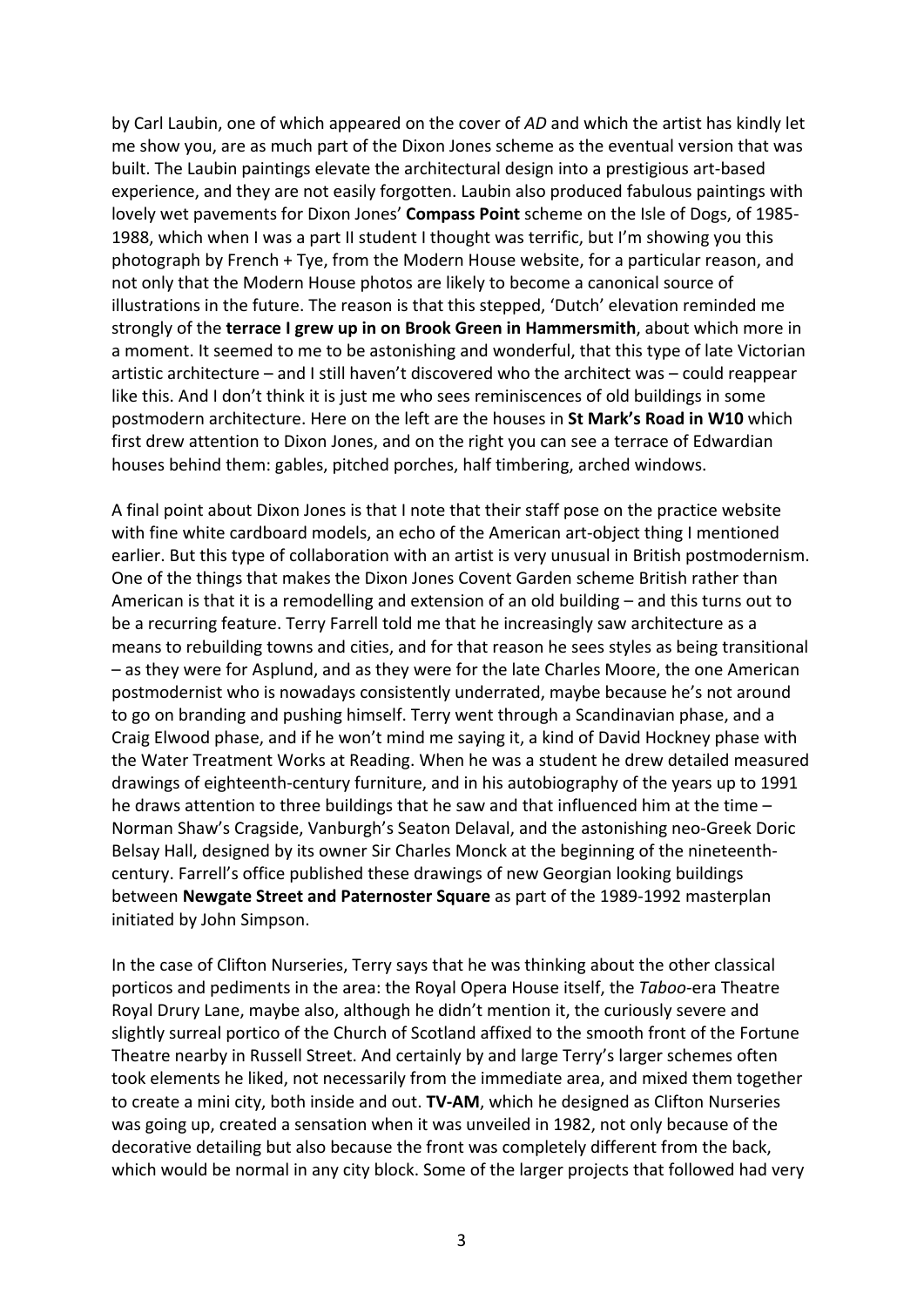complicated pieces of city planning in them: that is true of **Alban Gate**, built across London Wall in 1986-1992, and of course of **Embankment Place** above Charing Cross Station, of 1985-1990. Its great curved roof is clearly drawn from that of the major and most memorable railways stations  $-$  without trying in a modernist way to pretend that its form is related to its function  $-$  and Terry used it for the cover of his 2013 book precisely to make the point about its urban role. Furthermore, although the **Vauxhall Cross** building annoyed modernist critics because they thought it looked like the Graves one in Portland, if you look at it careful you can easily see that it is quite a different type of building  $-$  it is composed of narrow plates of office that create a varied 'city-type' edge rather than being a decorated box. I gather that Venturi told Terry that he - Terry - wasn't a postmodernist but a 'hybrid' and I guess what we have there is a sign that the luxury American brand is being protected.

At the **Comyn Ching** triangle at Seven Dials in London, Farrell was able to remodel and redetail an historic piece of London with a loyal client and over a long period of time – from 1978 to 1985 and this project has now been listed after a corner of it was mutilated. What is very striking about it is the fact that not only does the architectural control extend to all scales, but that most people won't easily work out where the new insertions come, as of course is again the case with any average piece of townscape. It is the opposite of the old SPAB dogma that there must – *must* – be a contrast between old and new. And yet funnily enough the next theme I want to take up is quite how close British postmodernists come to arts and crafts thinking in other respects.

The first piece of evidence I want to show here is this remarkable building, the Katherine **Stephen library for Rare Books** at Newnham College, by van Heyningen and Haward. When this went up in 1981-1982 it was clearly very remarkable, and it is only with the benefit of hindsight that I can begin to understand why. This photograph of it shows it alongside Birkin Haward's sketches. Josh McCosh, who is a partner at VHH today, told me that what the architects had in mind was the barrel vault that Basil Champneys used first in the old college library in 1896-1898, and indeed earlier in Clough Hall alongside it from ten years earlier. Champney's relaxed linked buildings not only provide a strong visual identity for the college, they are also very pretty and people like them; the rare books extension was intended to provide more of it. There are other stripy buildings from this period and a little later – the architect Martin Richardson designed stripy housing at Willen Park at Milton Keynes in the mid-1980s, and also drew them in coloured crayon on American detail paper like Michael Graves did.

More architects than you might think show in a most interesting way how the architecture of 'Sweetness and Light' – that is, the Queen Anne revival style of the original buildings at Newnham – reappears in British postmodernism. I had a fascinating conversation with John Melvin, who in 1986 wrote in *Architectural Design* on 'meaning & metaphor in the modern house' and is the architect of several wonderful buildings for the Mercers' Company that deserve some further appreciation. He moved into Islington in the 1960s and saw Georgian terraces being pulled down for new developments that not only didn't respect the street lines but also had no real recognisable features. Regret at what was happening to old city fabric reappears in architects' reminiscences of this period time and time again, and in fact Martin Hartung told me that it lay behind the rediscovery of old plan drawings in the United States even before the various exhibitions of the 1970s. In 1973-1979 Melvin designed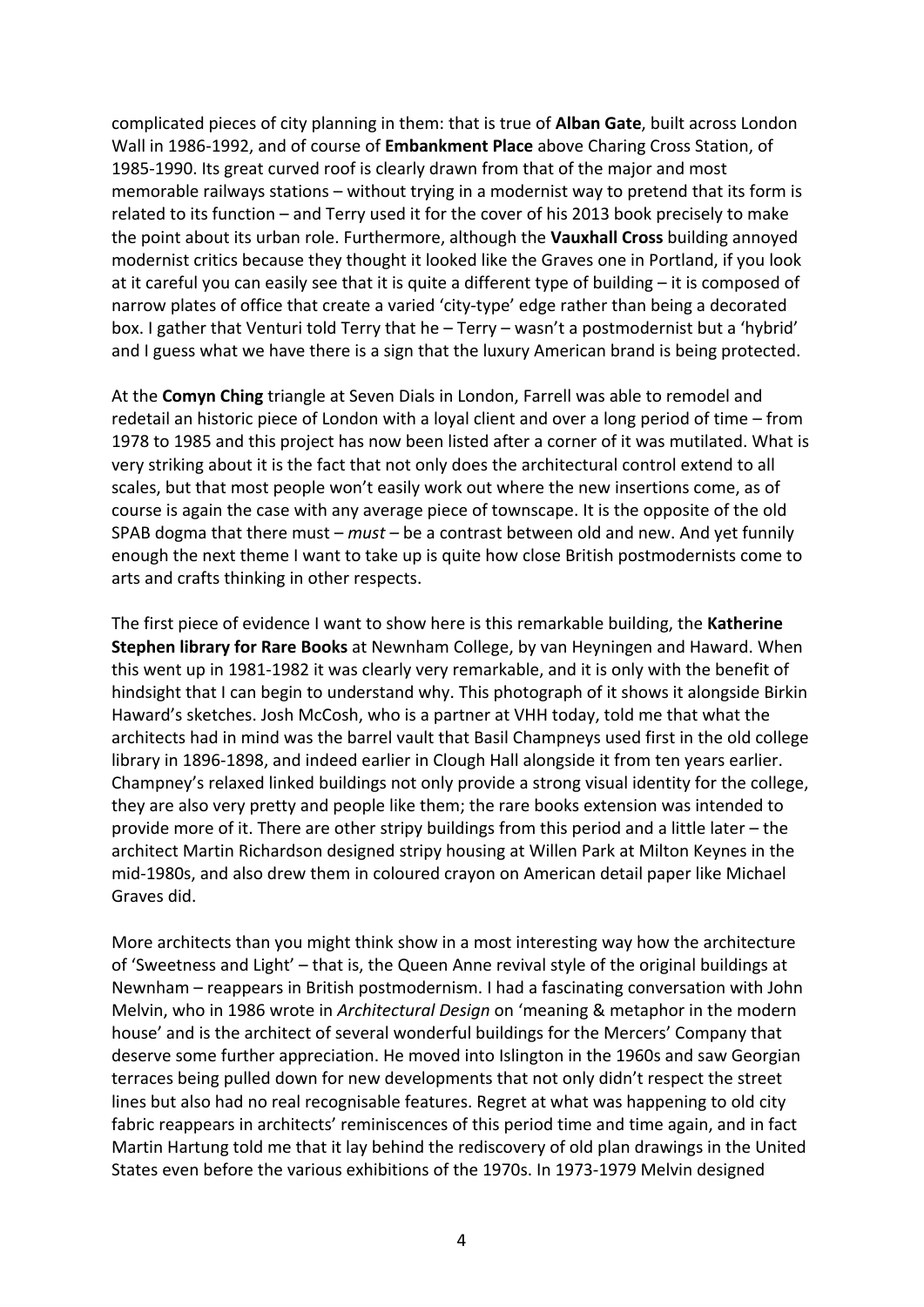housing at Penton Street that had some recognisable historical precedent, with arched doorways, parapets with pitched roofs behind them, and front walls straight onto the pavement. For this he won a Civic Trust commendation in 1979. Then in 1985 he designed this staff accommodation for **St Paul's Girls' School**, a Mercers' Company foundation, in Brook Green, after one of the Mercers' staff had seen the Penton Street houses. He told me that he had been struck by the architecture of the original school buildings down the road, designed by Gerard Horsley in 1904-7; apart from the formal, symmetrical form, and the red brick  $-$  the stone dressing replaced with white paint, of course  $-$  the barrel vault form of the school hall is suggested by the dormer. Other buildings in the immediate area are the exact contemporary Carnegie central library, by Henry T. Hare, another leading exponent of Free Style baroque, and the very fine LCC Fire Station of 1913; the 1938 police station by McMorran and Whitby possibly also added something to the mix. I suspect another element is the architecture of the old police station of 1903, by John Dixon Butler of 1903, with its smart red brick and stone string courses in **Blackstock Road** in Islington and which the Victorian Society is now trying to save.

In 1992, John completed for the Mercers' Company this remarkable block of sheltered housing in **Essex Road** in Highbury. You can see here not only the Edwardian influences from Brook Green and Hammersmith but also, so John says, earlier work, for example by Norman Shaw at Albert Mansions and elsewhere. He said that here he wanted to emphasise everything that was missing in the post-War block  $-$  by eminent modernist architects that the C20 Society exists to support, of course – on the other side of the road from 1966-1976. That meant doors, chimneys, railings, stairlights, stone dressings and lots of red brick. These were, he said, the elements that spelled 'house', just as they had been for Dixon Jones at St Mark's Road. This is the **doctors' surgery** around the corner which has a fairly explicit reference to St Paul's School in it. He won a series of prizes for this building, including the Royal Fine Art Commission Building of the Year, and the brickwork award of the Worshipful Company of Tilers and Bricklayers.

But he also told some something that in retrospect makes perfect sense. He said that his most influential teacher at the Architectural Association in the 1950s had been his secondyear tutor, the architect-planner Elizabeth Chesterton, who had made him aware of the value and importance of the historic fabric of old towns, and indeed the primacy of planning in getting the design of a new building right.

A little later, in 1964, Chesterton published her proposals for the centre of King's Lynn which now look like something of a watershed in postwar planning. She told the town to respect its historic memories, and to preserve the waterfront warehouses; she also suggested infilling them where new buildings, even important civic ones, were required, and that the colours, textures, and materials of the buildings, their heights and building lines, and the quality of their workmanship should be respected. What you can see here is the result: the **new law courts**, designed by Ian Baker of Leonard Manasseh & Partners and completed in 1981. There is more of this going on than you might have thought  $-$  Leonard Manasseh talked a lot about the detailing of vernacular architecture and here for example is his Master Builders' Hotel at **Bucklers Hard**, built as part of the overall National Motor Museum scheme for Lord Montagu. He told one journalist that 'there could be no higher praise' when someone told him that this building looked as if it had always been there. And this,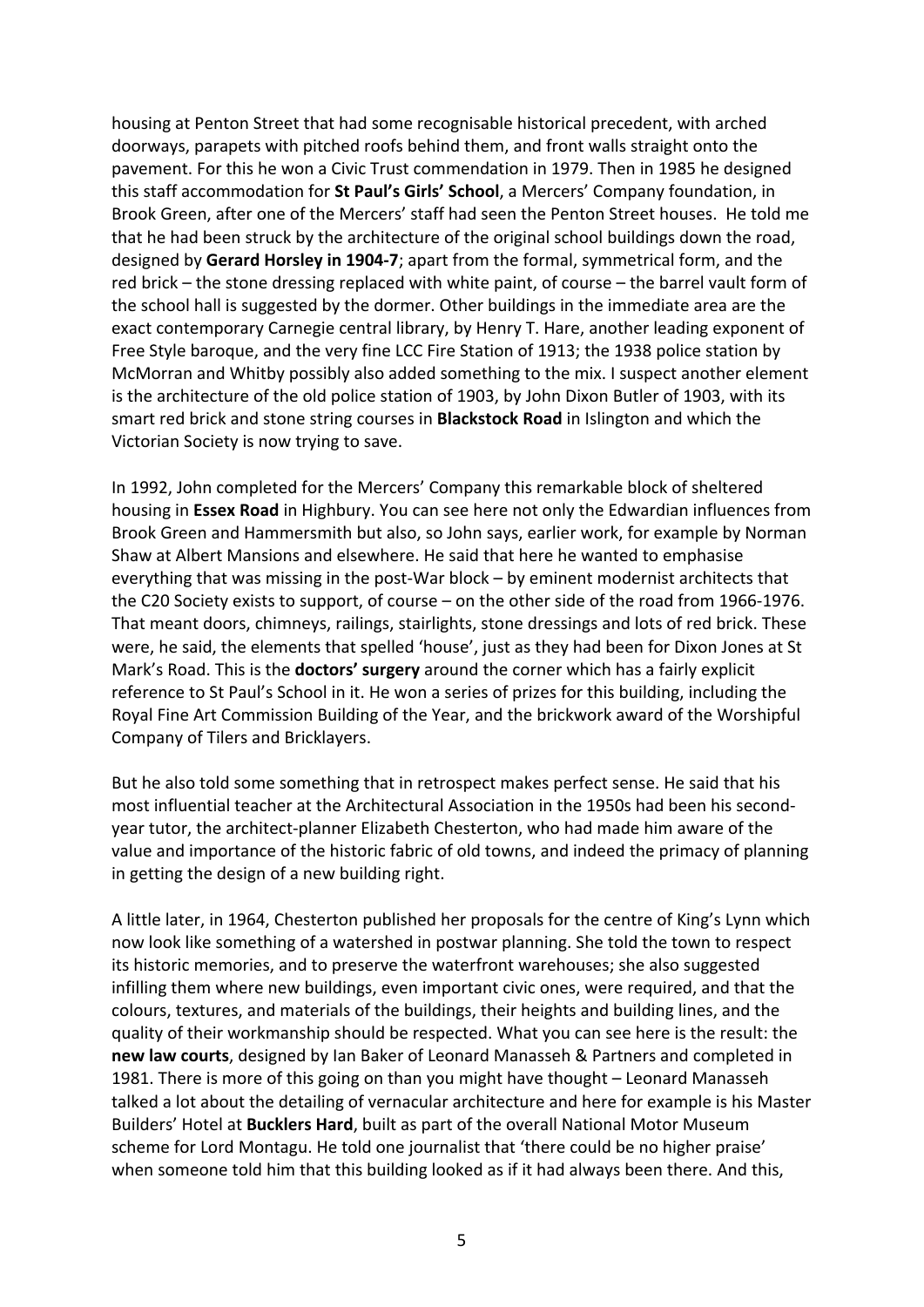remember, is a building designed by a high-art modernist architect from the AA working in tandem with a state-of-the-art modernist planner. The detailing of the edges of the gables and the proportions of the windows are not accidental.

**This quayside photograph** was taken by the much-missed Martin Charles, who incidentally also took the photos you have just seen of the buildings by Van Heyningen and Haward and of John Melvin, and this link may not be a coincidence. Martin was exceptionally aware of the physical qualities of buildings and his clear, sharp photographs emphasise them; he moved very happily into digital photography and indeed into Photoshop. He told me once that what he really wanted to do was produce a series of photographs of mid and late Victorian warehouses – he liked their grainy, rough feel. Martin's final projects included fabulous photography for books on Ernest George, Norman Shaw – for Andrew Saint's new edition of 2010, and Philip Webb – all richly textured buildings, and ones which in John Melvin's words were 'wearing so well'. So I suspect that time will show that he played as much a part in the imagery of British postmodernism as Andreas Papadakis did for the American and international versions.

From here I can very smoothly move on to Richard Reid's **Epping Forest Civic Offices**, which were won in competition with partners in 1984 and completed under his own name in 1990. Here the idea behind the design was to respond to the two towers that were already symbols of the town  $-$  the magnificent church tower by Bodley, of 1905-07 and the watertower of the late 1870s further along the High Street. Indeed when the winning project was described in the AJ in December 1984, the article recorded that 'the whole ensemble is conceived as an extension and enrichment of the English vernacular tradition', and a later article after the building's completion by Trevor Garnham – the historian of W.R. Lethaby – referred back to Reid's analytical drawings that demonstrated the structure of the village. He remembered an article that Reid had written in 1981 called 'Architecture and the Vernacular' and in particular to the Lethaby idea that traditions are a product of time and repeated work. Reid drew the scheme in the popular postmodern way, as a bird's eye axonometric, so the references to contemporary Americans are clear. But the emphasis on the late Victorian buildings in the area and the fact that the project incorporates earlier buildings clearly make this one a canonical piece of British postmodernism. Incidentally, Reid was like John Melvin a Rome Scholar, and I was very struck when I spoke to him by his emphasis on Italy and the central importance of Ruskin, of the savage and of changefulness, and of drawing and sketching from historical buildings in his work, and also the influence on him of post-War Italian architecture too. When I put it to him that he might be a postmodernist, Richard told me that he saw himself as 'restructuring the modern', which in one form or another seems to be a recurring theme among his generation.

One of the assessors for the Epping Forest competition was Piers Gough, which brings me to the only architect I spoke to who described himself as a postmodernist  $-$  in fact he told me that when he heard the word, he wanted to make sure that he was associated with it. Gough originally started up in practice as a year-out student in 1968, and in his final year, after returning to the AA, he was taught by Peter Cook. He said that his intention in his buildings was to take pleasure from the world around him, and that he would identify most specifically with the Pop Art movement  $-$  not necessary of Roy Liechtenstein but of, say, Allen Jones. Ten years after John Outram and John Melvin had been students, and before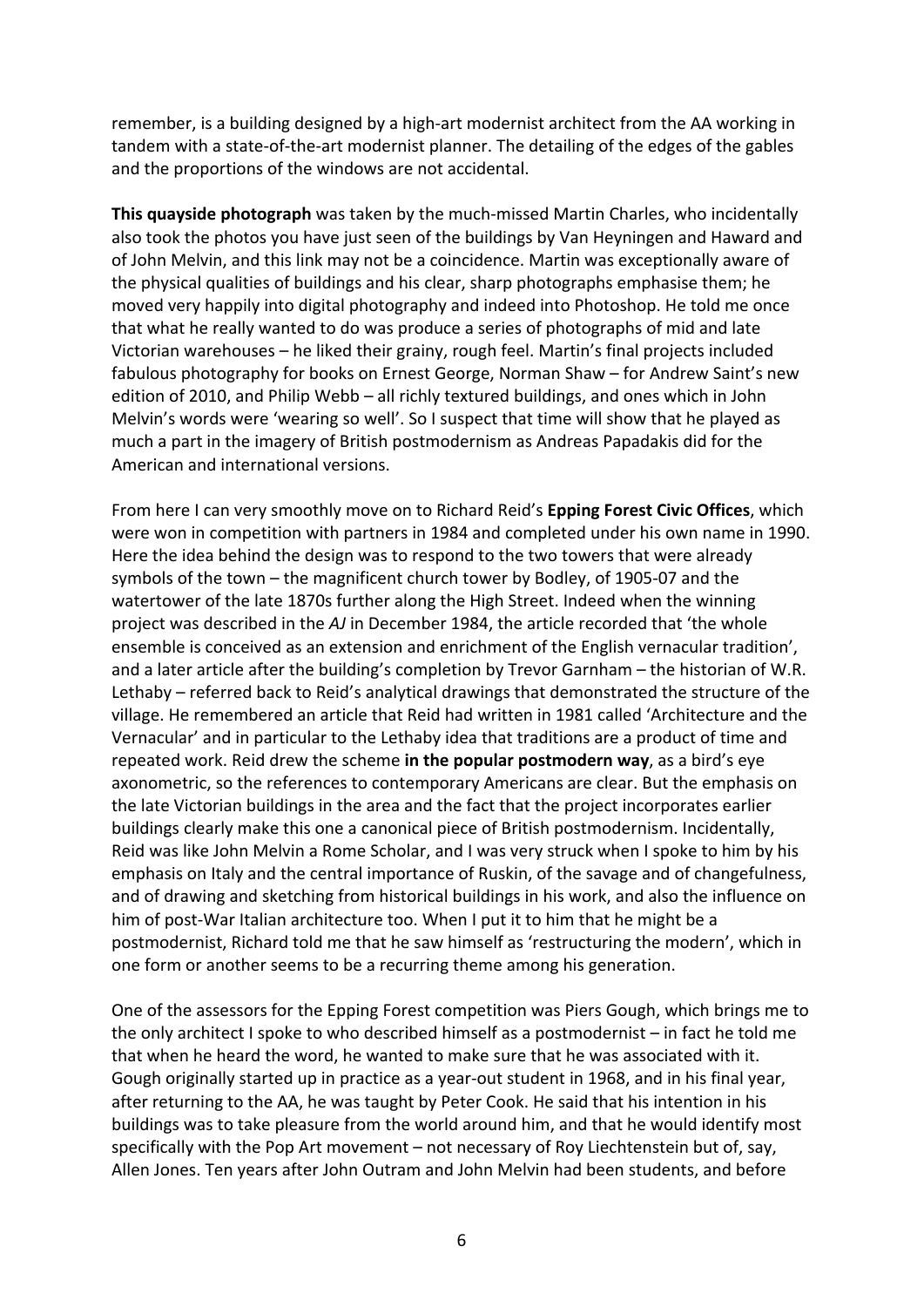Alvin Boyarsky became head of it in 1971, the AA was still largely scientific and rationalising in its teaching; that at least, Gough says, meant that however much he wanted to provoke the modernist *Architectural Review*, he knew that he had to justify rationally any type of proposal he made.

Gough made his name as the designer of the exhibition held from the end of 1981 to celebrate the Edwardian architect **Edwin Lutyens**, led by an extraordinarily distinguished mixture of critics and historians, and that event is often seen the turning point in British postmodernism. What he wanted to do – perhaps especially within the brutalist walls of the Hayward Gallery – was not to provide the conventionally sterile gallery-type atmosphere in which to appreciate drawings as objects, which Lutyens himself had disapproved of, but to evoke for a new audience something of the atmosphere of Lutyens' buildings: you can see here for example in this photograph by Morley von Sternberg the gloss black paint which Lutyens liked to use. Gough told me that he thought that the Edwardian period was 'the high point of architectural ability in this country' and pointed out the way in which Edwardian architects would do something different with the windows on every floor.

During the course of the 1980s, Gough's practice, CZWG, established itself as the best known of the British explicit postmodernists. Janet Street-Porter's house, around the corner from here, photographed by Tim Street-Porter, was completed in 1987: the year before, the client was reported in the AJ as saying 'I don't want anyone to like this house', which probably meant that young architects quickly turned up to see it. In 1988, Gough's partner Rex Wilkinson completed **Cascades** on Westferry Road in the Isle of Dogs – which when it was built stood alone in a large still-empty or low-level landscape, while Gough designed **China Wharf**, named after China, the client's late cat, in Bermondsey, which you see here in photographs by Jo Reid and John Peck. It is hard to remember it now, but these buildings were very different from every other building going up and did indeed evoke the fun and pleasure that the architects had striven for as students, which of course is not the same as saying that there is anything unconsidered about them; in fact Gough is envious of Lutyens' extreme control of detailing. Where the idea of context comes into China Wharf is in Goughs's idea that the colourful splashes across the front of it evoke the wharfside life of the River's previous incarnation. There is an obvious reason why these striking buildings remained in the public consciousness for a long time afterwards – in 1990 they appeared on the front of the BT London telephone directories. The final building in that first set of buildings is the **Circle** in Bermondsey, with these deep blue glazed bricks, also photographed by Jo Reid and John Peck, which Gough said he chose because they were the nicest colour in the Shaws of Derwen catalogue, but also because they were as he put it to me 'landscapy'  $$ the sea, the sky. These projects were carried out for a commercial developer  $-$  the kind of person that critics in the decade before had thought was beyond the pale – and they again testify to the fact that there wasn't anything irrational about the designer process.

In 1993 CZWG completed these **public lavatories**, photographed by Chris Gascoigne, on Westbourne Grove: the client, who subsidised their construction, was John Scott, the wellknown Victorian collector who had been an early and significant client for Farrell  $+$ Grimshaw, and who I think will turn out to be a significant figure in the long-term history of postmodernism. There has always been a sheerly decorative stream in English design that you have probably come across already when looking at the neo-Georgians. Some of these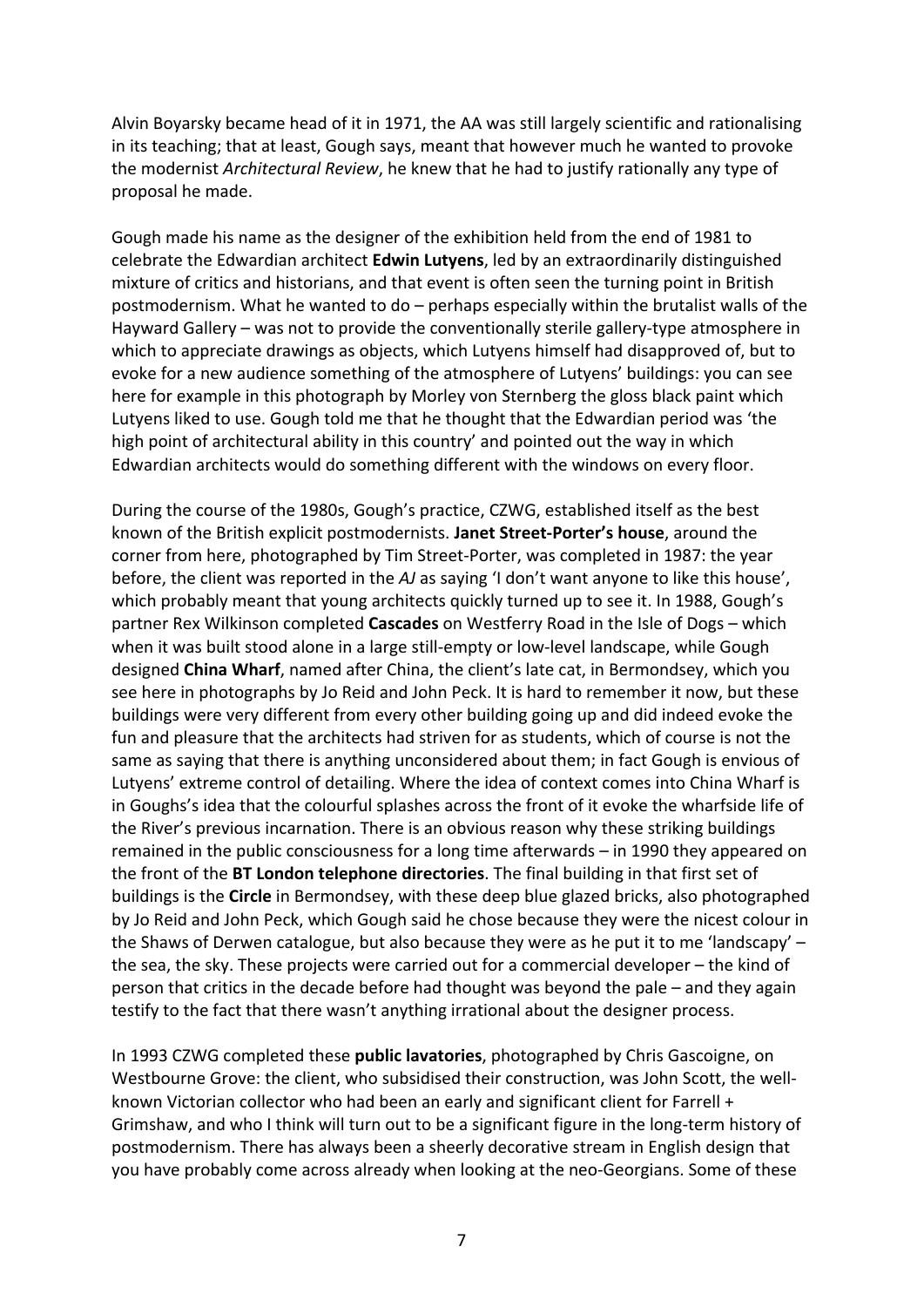designers are yet to make it into the mainstream of architectural history and criticism. **Doris Zinkeisen** drew these set designs for a play called *The High Toby* by J.B. Priestley, for Pollock's Toy Theatres in 1948 – the view from the country house and the pretty English village street look to me like the kind of idealised views that many people grew up with and enjoyed seeing. It was, and was intended to be, an upper-class style. There was a great deal more of this sort of thing – for example in the design and graphics of Fortnum & Mason in the 1950s and 1960s; **Oliver Messel** designed well publicised interiors like this, at the Dorchester Hotel in 1953; for the wine merchant Justerini & Brookes in Bond Street in 1954; and this one, H&M Rayne, described as the loveliest shoe shop in the world, at 15-16 Old Bond Street in 1959. I imagine it is lurking in the background of some designers' minds more than they might admit or think. And that's where I am going to introduce **John Outram**, whose work appears at first sight to be quite unlike any of that of the other architects I am mentioning today.

I think it takes a reasonable awareness of the importance of the history of ornament to be able to look properly at the work of John Outram. I mentioned the Lutyens exhibition in relation to Piers Gough; Outram was the designer of Clive Wainwright and Paul Atterbury's 'Pugin: A Gothic Passion' exhibition at the Victoria and Albert Museum in 1994, an event which possibly left a longer trail, and with which John Scott, whom I mentioned earlier, was much involved. As with Pugin's richest churches, and indeed the public areas of the Palace of Westminster, every inch of Outram's work can be decorated in forms that he had to devise on the basis of his researches. When I was a student Outram started using Blitzcrete, which was a form of decorative concrete that incorporated blocks of bright colours, named after the fact that something similar appeared after the blitz, made up from random rubble. Outram described its use as was part of the 'Iconic Engineering of the Conceptual Environment', and said that it can be used to embody any number of different ideas that relate to its materials and its making  $up - wet$ , dry, fiery, broken, pulverised, and so on. Architecture was, he said, more than plumbing or anatomy; its elements have meanings and uses which can form languages of their own. This is for him the purpose of building.

That doesn't sound much like the sort of historical references I've mentioned so far, but in fact it is not as far off as you might think. Outram told me that the books that interested him were ones about language and semiotics, that is, the study of the meanings of signs  $-$  he mentioned Saussure and Chomsky – but particularly about ethnography of which he read a great deal. At the Central London Polytechnic where he started his training in 1955 he was greeted with the announcement that 'Architecture is no longer a literary medium', and that accordingly there was to be no reading list. The AA later was hardly any better. He said  $-$  as did his AA contemporary John Melvin  $-$  that the idea that architecture was anything but a practical science was considered ridiculous; and he quoted Alison Smithson as saying 'now we collect catalogues' – possibly a reference to the Smithson's well known essay 'But today we collect ads'. What Outram wanted to do instead was to invent a universal set of ground rules. This is not at all unprecedented in English mainstream architecture, and you only have to go back yet again to the late Victorian period to see it clearly in the history writing of W.R. Lethaby. Lethaby's *Architecture, Mysticism and Myth* of 1891, which many arts and crafts architects read. This book explored the way in which the cosmos was symbolised through building, and showed how their ancient designers delved into cosmic symbols  $$ stars, eggs, trees, and so on  $-$  to create comprehensible pictorial languages. And this is very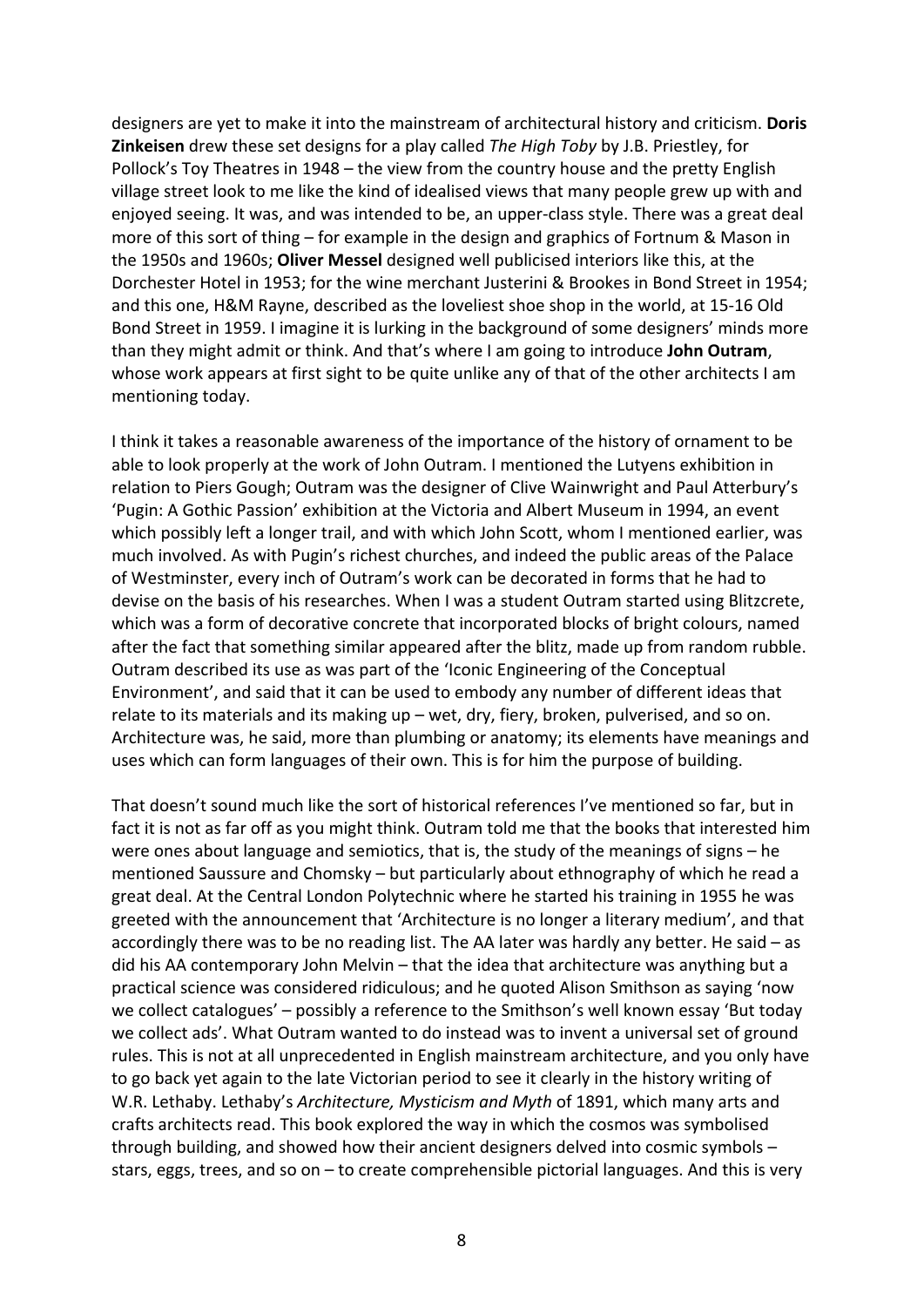close to where Outram stands – he is thus another late Victorian, or Edwardian, amongst British postmodernist architects. Unlike Graves' Claghorn house, Outram does this through decorative detailing as well as construction. He maintains a series of very interesting and thoughtful websites which describe in detail how his ideas, his designs and his languages evolve.

The image here is of **Duncan Hall at Rice University** of 1993-1997, and Outram said of it that here he had finally 'realised his impossible dream' and had managed to achieve everything he had striven for up to then. It was also very popular with the public, rather proving a Lethaby point, and also with the critic Robert Maxwell who, Outram believes, understands the significance of his achievement. Outram was well known in Britain mainly for the design of a villa called Wadhurst Park in Sussex, where Blitzcrete was developed into new Orders and forms, but some of his smaller projects are important too and they all need protecting. **Harp Heating**, at Swanley in Kent, of 1985, has already gone – Outram sent me these two interesting before and after pictures of it, together with his diagram; he also told me that he had written a novel at the time Harp was being designed, about passing certain architectural figures  $-$  entablatures, hypostyles, and so on  $-$  though different landscapes. The Isle of **Dogs Storm Water Pumping Station** of 1986, commissioned alongside others by Rogers and Grimshaw, is probably safe for the time being. This is Sphinx Hill, the Egyptian House in Oxfordshire, completed in 1999. But of course the British project which assures Outram's long term reputation is the **Judge Institute of Management Studies**, in Cambridge, of 1990-1996: these photogrpahs are by Edward Powe. In his long website commentary on it, Outram says that it should be thought of as a fragment of some giant Metropolis unaccountably marooned in a little English country town, and suggests that you come upon it via his AA contemporary Quinlan Terry's Downing College building. The website goes on to poke fun at Cambridge which he says projects the myth of what he calls the 'No 1 slot in the Albion League of Academics', full of Rustic Mechanicals winning Nobel prizes. Outram has a website called Brexit Architecture which is very funny in a similar vein, and also comes up with an insult I wished I'd thought of when describing those new flats outside the Commonwealth Institute.

The last major architect of the 1980s I want to present is in many ways the most difficult for this subject, and that is James Stirling. In the postmodernist *annus mirabilis* of 1980, Architectural Design produced a special number on him to celebrate the award of the RIBA's gold medal. Apart from Mark Girouard's biography of  $him -$  and I personally would read and enjoy a shopping list if Mark Girouard wrote it  $-$  this edition is the still most useful source of information on Stirling in general and even on his yet uncompleted work. In 1980 the Clore Gallery extension to the Tate Gallery had just been given the go-ahead and the state gallery in Stuttgart museum was still under construction. The Berlin science centre is fully illustrated, in Stirling's pink and blue. The only other project that looks identifiably 'postmodern' in the AD sense is actually a terrace of houses in Manhattan, by Stirling and his partner Michael Wilford, that wasn't built.

The most striking point to arise from both Stirling's acceptance speech and Mark Girouard's essay here is the emphasis on style. Stirling provided a long stream of historic buildings of different sorts that he liked, and mentioned that as a student he liked what he called the 'stiff' art nouveau of Charles Rennie Mackintosh and Josef Hoffman. He said he was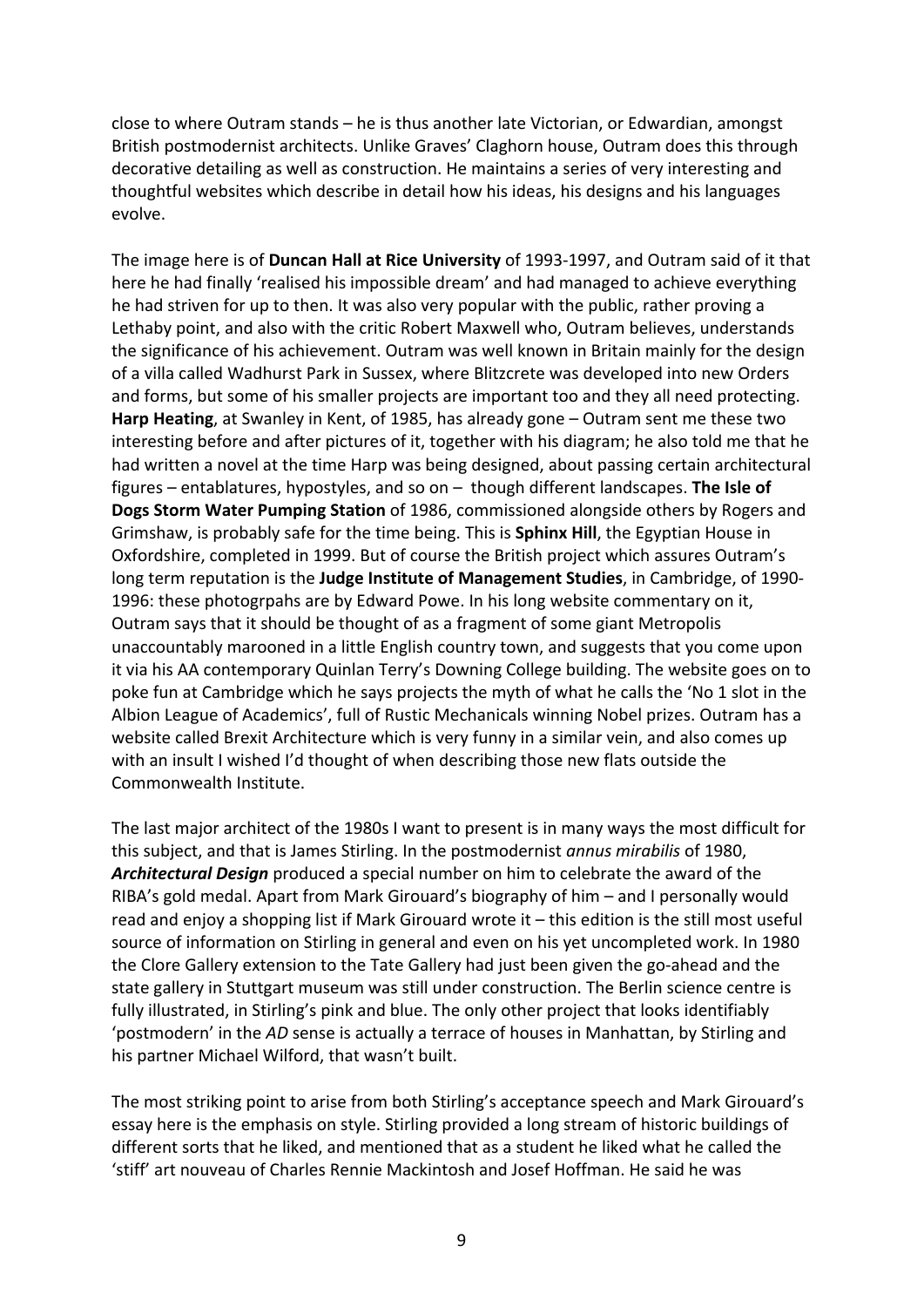intrigued by the English baroque of Archer, Hawksmoor and Vanbrugh, and he also talked about castles and country houses. He mentions 'stripy brick' Victorian architects including William Butterfield, and Mark Girouard took this up. There was an idea around at the time, which came from Kenneth Clark in the 1920s, that Butterfield's buildings were deliberately, sadistically ugly, and to this Mark says, the more one looks at them, the more one realises that this was not the way Butterfield looked at his buildings at all. He was, Mark continued, 'a very creative architect who could use buildings that were very unlike anything that had gone before'. In this light, Mark says that Stirling's architecture was 'exquisite, reticent, beautifully scaled, delicate, totally inoffensive (in the nasty sense of the word), buildings which really were a pleasure and a delight to look at'. In 1980 Stirling said, when asked why his work had changed so much from his Stirling and Gowan days, 'I do not believe that our work has changed'. This makes sense if you see architecture as being about continuously conjuring with styles, 'transitional', as Terry put it, which is not intended to be pejorative.

Which brings us to **No 1 Poultry**, which the C20 Society has helped to save from mutilation. The building was designed in 1985-1988, but only built, by Michael Wilford & Partners, in 1994-1998, that is, well after Stirling's death in 1992. One of the architects I have been speaking to said that Stirling was a strong editor, and this building wasn't edited. It also carries with it the whole long and unfortunate saga of the Mappin and Webb site demolitions and a high degree of Sainsbury Wing-like acrimony, including the political aspects of it and the accusations that the building is kind of three-dimensional Thatcherism, not least because the Conservative secretary of State Nicholas Ridley gave it permission following the second public enquiry. What was built might perhaps be a kind of advanced concept model rather than a final scheme. Some architects, including Lutyens and Webb, developed their ideas for buildings by lining up historical models in front of them, and maybe this is one of these. But it's clearly a very extraordinary affair, even if like the House of Parliament, it is so different from everything else that it is hard to know what to say about it stylistically. Perhaps you can help me out.

The recent decision to list No 1 Poultry makes this a good place to draw to a conclusion. The Historic England list description called it 'an unsurpassed example of commercial postmodernism, on a monumental scale, intricate in its planning and rigorously scrutinised and executed'. So you have there a formal endorsement of postmodernism.

I'll leave you with four further images. The first of these is an example of how in fact *AD's* version of postmodernism – and the new urbanism that quickly followed it – is more alive than one might think. This is the masterplan and detailed scheme by Porphyrios Associates for the **Bay Campus of the University of Swansea**, some of which has already been built. To some extent this should be part of your lecture on neo-Georgian, because most of the elevations look like the fronts of Georgian terraces, but the grand scale of the plan and also the way in which the architects have illustrated it put it into the family of projects that starts with Dixon Jones. This two-page spread actually comes from the Winter 2016/17 'Detail' supplement produced by the Ibstock Brick company, and the story is titled 'Tradition and Technology'. There is some significance in this  $-$  the success of the gothic revival was due to the fact that it could face technical challenges, from kitchens to railway stations, head on without evasion, and the rediscovery and reinvention of materials that followed it fed into the design itself. That aspect is particularly evident in the work of Short & Associates, which